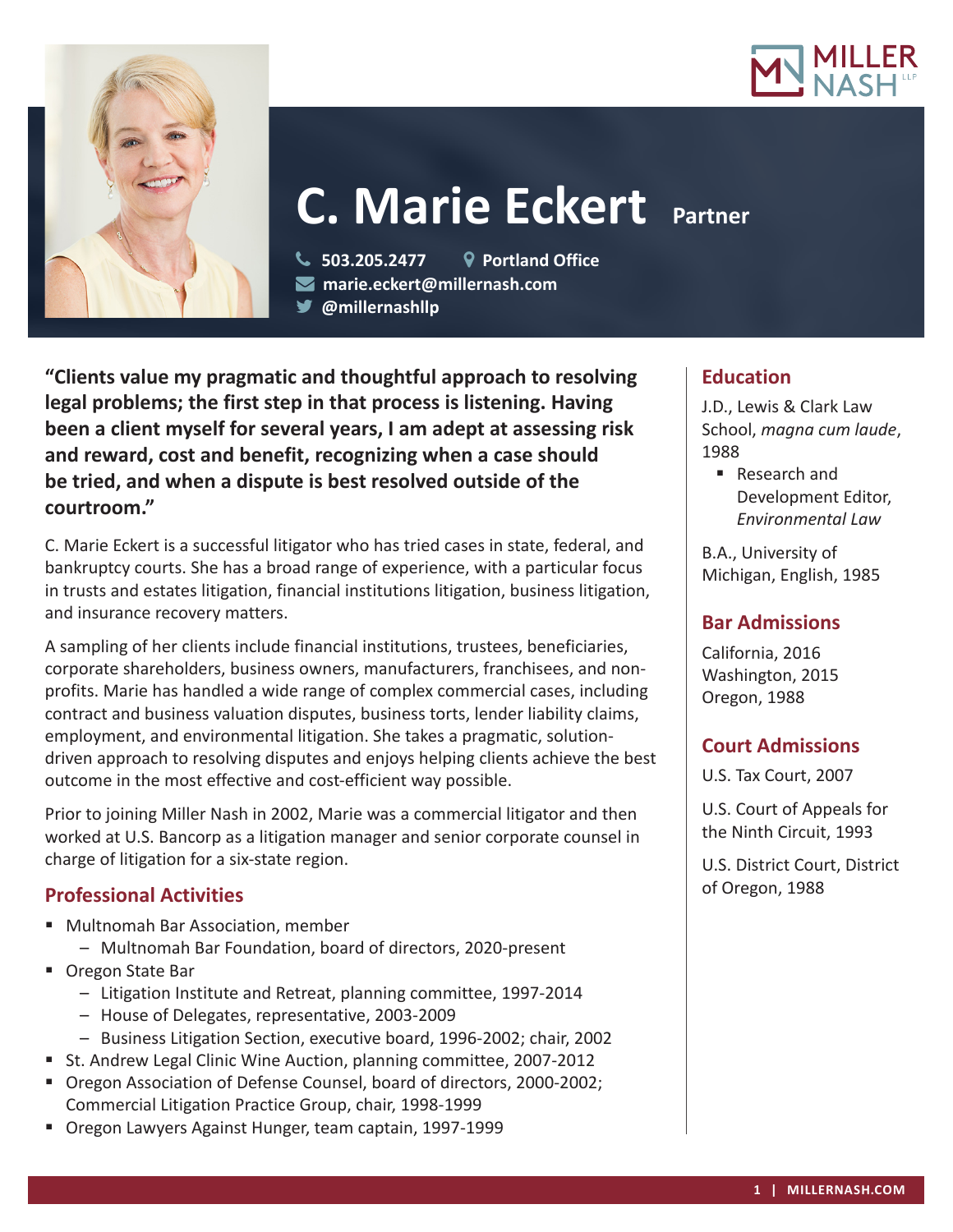

- **Oregon Women Lawyers, member**
- **Federal Bar Association, member**
- American Bar Association, member

## **Civic Activities**

- Literary Arts, board of directors, 2013-2019
- Big Brothers Big Sisters Columbia Northwest, board of directors, 2007-2009
- Portland State University School of Business Administration, Law for Managers, adjunct professor, 2007

## **Representative Experience**

#### **Trusts & Estates Litigation**

- Represented institutional trustee, acting as a successor trustee and special fiduciary for a financiallyincapacitated settlor, in administering trusts that collectively held in excess of \$100 million of real property, in litigation and trust administration involving numerous disputes among family member beneficiaries, appraisal and valuation of trust assets, and ongoing management of commercial properties owned by the trusts.
- Defended family-member trustees in dispute with sibling beneficiaries, regarding valuation and management of ongoing family business enterprise, including disputes regarding discounts of fractional interests in business for lack of marketability and control; prevailed on summary judgment.
- Represented individual beneficiary on numerous claims of breach of fiduciary duty against family-member trustees relating to mismanagement of trust assets, including limited liability companies owned in part by family trusts and holding millions of dollars in commercial real estate; obtained favorable post-trial settlement; successful defense of counterclaims including attempted invocation of no-contest clause.
- Represented non-profit and charitable entities on matters including enforcement of charitable pledge agreements, disputed bequests, and trust and will contests; obtained favorable judgments or settlements.

#### **Financial Institutions Litigation**

- Successfully represented various financial institutions in actions by consumers alleging wrongful foreclosure, violations of the Truth in Lending Act, the Real Estate Settlement and Procedures Act, the Fair Housing Act, and claims related to the proper role of the Mortgage Electronic Registrations Systems, Inc. in real estate transactions.
- Successfully represented various financial institutions in judicial foreclosure actions and actions on personal guaranties arising from multimillion-dollar real estate ventures, including defense of lender liability counterclaims.
- Represented financial institution in federal-court action for breach of contract, fraud, and violations of the Racketeer Influenced and Corrupt Organizations Act (RICO) and in adversary proceeding in related bankruptcy action against the perpetrators of a credit-card scam involving a merchant account. Succeeded in obtaining judgment against one defendant for \$3.9 million and judgment against another defendant for \$12.7 million, including treble damages for RICO violations.
- Defended financial institution in "faithless bookkeeper" check case based on common-law conversion and Uniform Commercial Code claims with respect to 570 allegedly unauthorized checks. Case settled in advance of trial after grant of partial summary judgment in favor of client.

#### **Insurance Recovery**

■ Represented former owner of wood products manufacturing facility in insurance coverage actions in state, federal, and bankruptcy courts to obtain coverage for historical environmental contamination.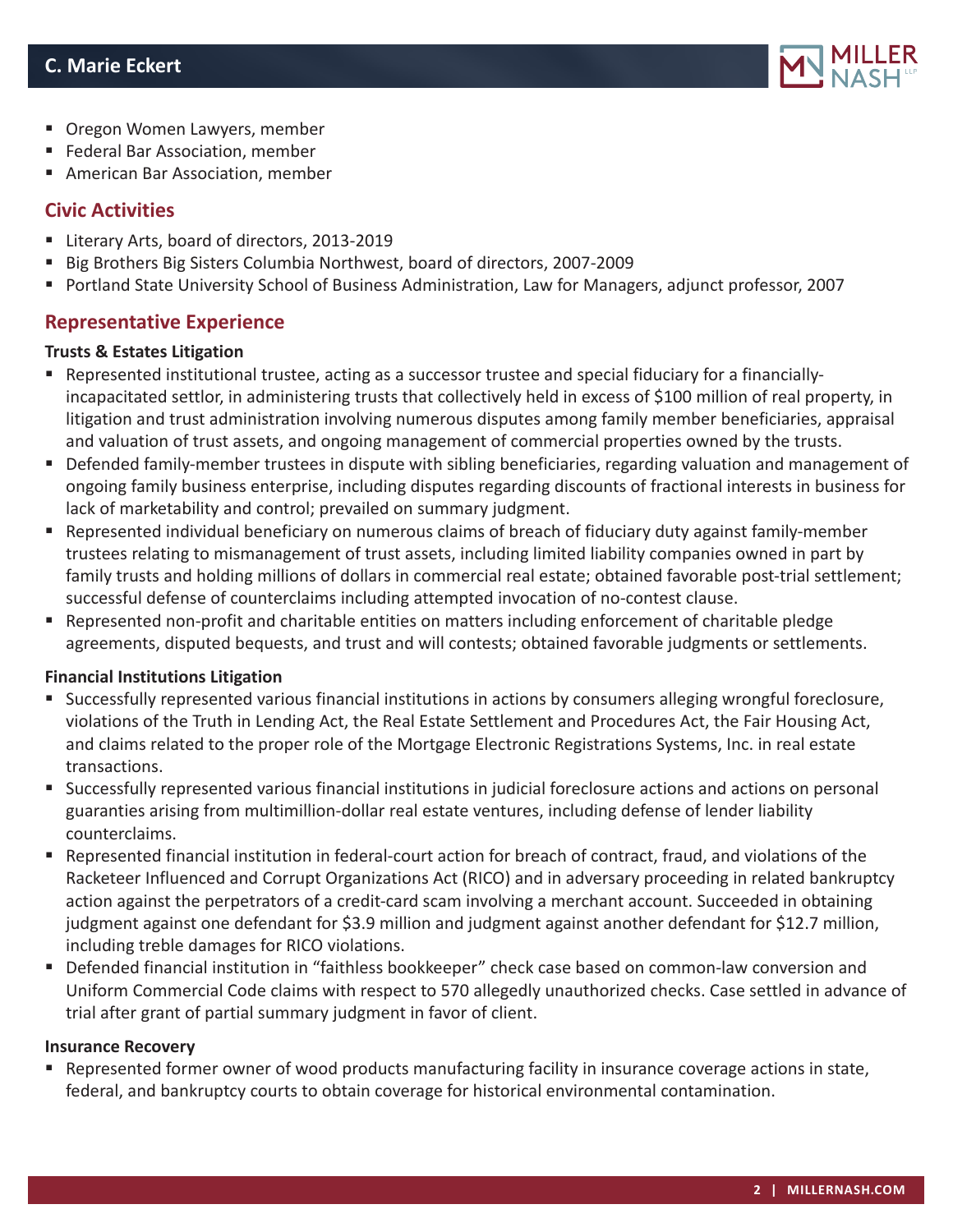

- **•** Represented former rail car manufacturer in obtaining insurance coverage for environmental contamination arising from Portland Harbor Superfund site. Case resolved favorably after filing of insurance coverage complaint. Continue to represent client with respect to ongoing coverage issues related to defense and indemnity costs.
- Represented former manufacturer of diethylstilbestrol and one of its primary insurers in coverage action, including successful trial on lost policy issues.
- Ongoing representation of several business clients on coverage matters involving properties with environmental contamination.

#### **Business Litigation**

- Represented managing member of limited liability company in dispute with former member involving business valuation and claims for breach of contract and usurpation of corporate opportunity.
- Represented numerous businesses in breach of contract and business tort claims.
- Defended franchisee against claims by state attorney general that it engaged in unlawful trade practices. Engaged in extensive negotiations with the attorney general that ultimately resulted in resolution of claims without litigation; handled related insurance coverage issues.

## **Publications**

- "Enforceability of a Charitable Pledge Agreement Against a Donor's Estate or Trust," Nonprofit Association of Oregon, *Members-Only Newsletter* (July 2018)
- "Chapter 5: Local Practice in the District of Oregon—2017," Oregon State Bar, *Practicing Law in Oregon*, coauthor (Jan. 2017)
- "Discretionary Trusts—Providing Guidance to Your Trustee," Miller Nash, *Estate Planning Advisor* (Jan. 2011)
- "Tort or Contract," Oregon State Bar, Oregon Statutory Time Limitations CLE (1998)
- "Actions Against Insurers," Oregon State Bar, Chapter 11 in Insurance OSB CLE (1996)

## **Presentations**

- "Discretionary Trust Distributions of Principal and Income: Avoiding Beneficiary Challenges and Adverse Tax Consequences," Strafford Publications, CLE webinar, co-presenter (Apr. 2019)
- "The Uniform Prudent Investor Act—A Trustee's Duties and Potential Liability for Investment Decisions," Multnomah Bar Association, CLE (Nov. 2018)
- "Discovery Motions—Take the High Road and Keep Your Eyes on the Prize," Oregon State Bar, Effective Motion Practice CLE seminar, panelist (Oct. 2018)
- "That Wasn't the Plan: Understanding How Estate Plans Turn into Litigation," Multnomah Bar Association, CLE (May 2018)
- "Local Practice in the U.S. District Court for the District of Oregon," Oregon State Bar, Practicing Law in Oregon CLE (June 2017)
- "Old Dogs and New Tricks the Saga of Lender Liability Pratfalls," Oregon State Bar, Debtor-Creditor Section CLE and Annual Meeting (Sept. 2013)
- "Local Practice in the U.S. District Court for the District of Oregon," Oregon State Bar, Practicing Law in Oregon CLE Seminar (June 2013)
- "Humanizing the Corporate Defendant," Oregon Association of Defense Counsel, Annual Convention (June 2012)
- "Litigators' Tips for Business Lawyers," Multnomah Bar Association, panelist (Apr. 2012)
- "Discovery Motions," Oregon State Bar, Powerful Motion Practice seminar (Nov. 2011)
- "Key Issues in Trial," Oregon State Bar, Litigation Institute and Retreat, moderator (Mar. 2009)